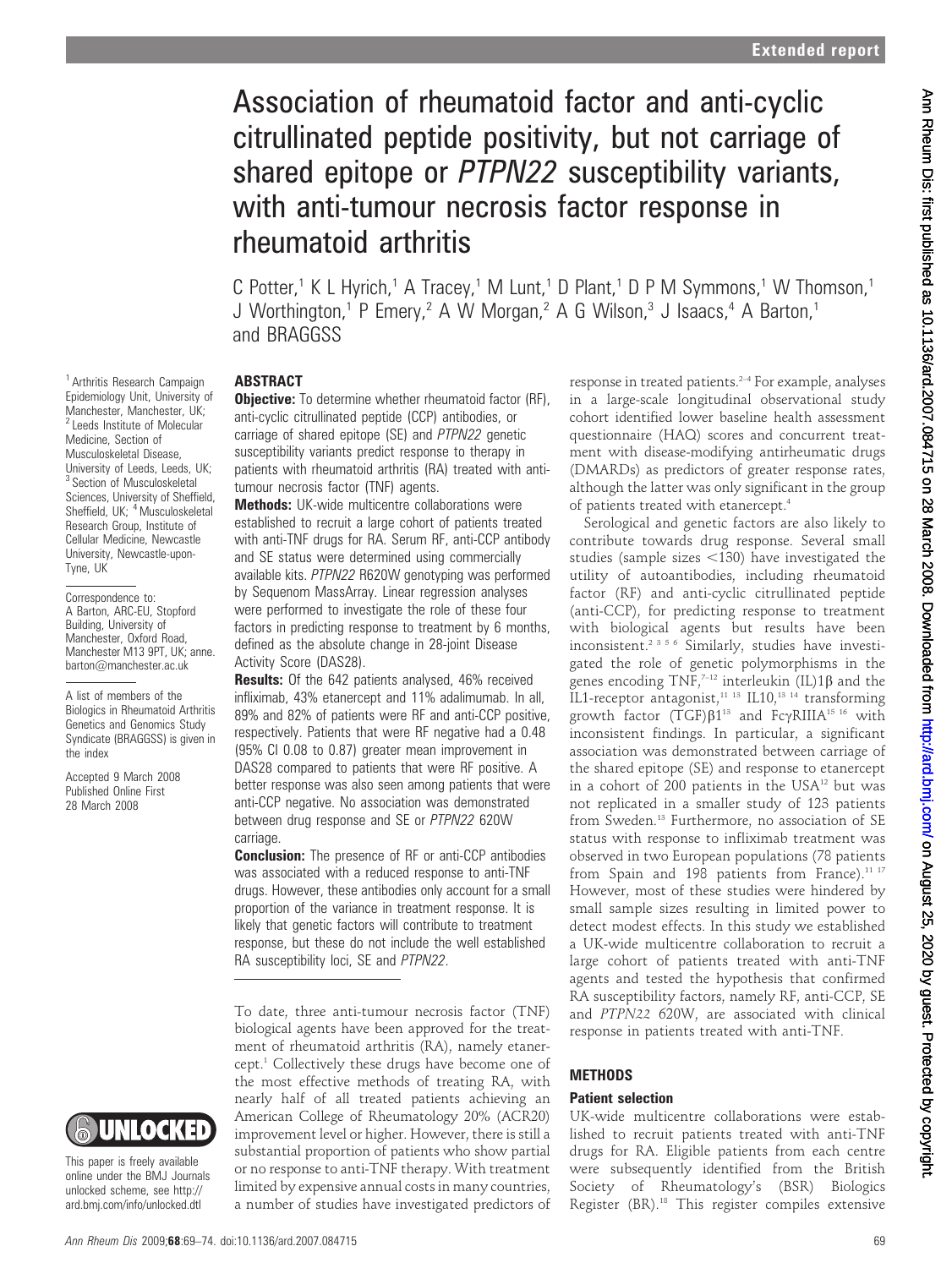clinical information on patients starting treatment with a biological agent and follows them prospectively, on a 6-monthly basis for 5 years, in order to monitor and determine the incidence of potential short and long term hazards. The following criteria were used for the selection of patients for the current study: (1) currently actively participating in the BSRBR long-term safety study, (2) doctor-confirmed diagnosis of RA, (3) currently or have been treated with one of the three anti-TNF biological agents, (4) European Caucasian descent and (5) reached 6 months of follow-up. Patients who stopped treatment temporarily during the first 6 months of therapy were excluded from selection. Similarly, patients who discontinued therapy prior to the 6-month follow-up for any reason other than inefficacy were excluded from selection.

#### Patient recruitment and sample collection

Eligible patients from each collaborating centre were invited to take part in the study. Additional blood samples were obtained from consenting patients when they required a blood test as part of routine care. The additional blood samples and signed consent forms were posted to the Arthritis Research Campaign (arc) Epidemiology Unit for processing and storage. For the majority of patients, two samples of blood were taken: one for serum and one for DNA extraction. DNA was isolated using a standard phenol/chloroform extraction method. Serum and DNA samples were stored at  $-80^{\circ}$ C. UK Central Office of Research Ethics Committees (COREC) approval (04/Q1403/37) was obtained for the study.

### Clinical information

Clinical and demographic data held on the BSRBR database was extracted, with the consultants' permission, and compiled for each consenting patient. Disease activity was measured using the 28-joint count disease activity score (DAS28).19

### Immunogenetics

Serum RF and anti-CCP antibody titre were measured using commercially available kits (RF-PAIA Immunoturbidimetric Assay for rheumatoid factor, Diastat Anti-CCP Kit (Axis-Shield Diagnostics, Dundee, UK)). Patients with titres  $\geq 40$  U/  $\mu$ l and  $\geq 5$  U/ $\mu$ l were defined as positive for RF and anti-CCP antibodies, respectively. HLA-DRB1 typing was performed using commercially available kits (Dynal RELI SSO HLA-DRB1 Typing Kit (Dynal Biotech, Wirral, UK)). The SE was defined as the presence of any of the following alleles: human leukocyte antigen (HLA)-DRB1\*0101, \*0102, \*0104, \*0401, \*0404, \*0405, \*0408 or \*1001. In addition, PTPN22 R620W (1858C/T) genotyping was performed using mass spectrometry (Sequenom, Cambridge, UK) as recommended by the manufacturer.

## Analysis

The primary outcome measure was absolute change in DAS28 between baseline and 6 months. Linear regression analyses were performed to investigate association between change in DAS28 and RF, anti-CCP status, SE and PTPN22\*620W carriage. For the purposes of this analysis, the recorded 6-month DAS28 score was used whether patients had discontinued therapy or not. Analyses were adjusted for baseline DAS28, baseline HAQ score, administration of concurrent DMARDs and gender, as these factors have previously been shown to be significant independent predictors of response in the BSRBR cohort as a whole and were also associated in the current cohort (see supplementary

material).4 Analyses were repeated excluding any patients with previous exposure to a biological drug, whether or not it was the same agent. In addition, interaction analyses were performed to determine whether any observed effects were similar across the two major drug types, namely etanercept and infliximab. Patients treated with adalimumab were excluded from this latter analysis due to the small numbers in this subgroup. Finally, the European League Against Rheumatism (EULAR) improvement criteria was assessed as a secondary outcome measure using logistic regression analyses and applying the same model as described above.<sup>20</sup> Power calculations were performed using Quanto (http://hydra.usc.edu/gxe).<sup>21</sup>

## RESULTS

## Patient recruitment

Collaborations were established with 20 rheumatology centres across the UK from which 1485 patients receiving anti-TNF therapy for RA satisfied the study inclusion criteria. Of these, 1292 responded to the invitation letter (87%) with 1195 patients willing to take part (80%). DNA samples were extracted and available for the first set of 642 patients to be recruited, which were utilised in the current analysis.

## Baseline characteristics and immunogenetics

Baseline characteristics for the group of 642 patients are presented in table 1. Clinical and demographic measures were comparable to those previously reported across the BSRBR dataset as a whole, indicating that this cohort was representative of the larger anti-TNF-treated RA population in the UK.<sup>22</sup>

Genotyping of the PTPN22 R620W (C1858T) polymorphism and SE was successfully performed in 96% and 83% of patients, respectively (table 2). Given the frequencies, there was more than 90% power to detect a difference of  $\geq 0.6$  U in the absolute change in DAS28 following 6 months of therapy at the 5% significance level, for PTPN22 and SE carriage in the current cohort. This level of improvement reflects the difference between non- and moderate-responders, based on the EULAR criteria. Autoantibody titres were available for 81% of patients (table 2), providing 77% and 91% power to detect the same effect described above for RF and anti-CCP positivity, respectively.

## Predictors of response

By the first 6 months follow-up, 10% had discontinued treatment due to inefficacy while 90% continued anti-TNF therapy. Based on the EULAR improvement criteria, 21% of patients were non-responders, 52% moderate responders and 27% good responders. The mean change in DAS28 was an improvement of 2.5 points and this is consistent with data from the BSRBR as a whole.<sup>22</sup> Baseline and absolute change in DAS28 values were normally distributed across the patient population.

Linear regression analyses were first performed to investigate association between drug response at 6 months, defined as the absolute change in DAS28, and the baseline factors listed in table 1. Of these, baseline DAS28, baseline HAQ score, concurrent DMARD therapy and gender were significantly associated with drug response ( $p \le 6.2 \times 10^{-3}$ ; see supplementary material). These findings were expected as associations to these factors have been previously reported in the BSRBR data, from which the current cohort was recruited.<sup>4</sup> Thus, in all analyses, adjustments were made for these baseline factors.

Linear regression analyses were subsequently performed to investigate association of drug response with RF, anti-CCP, SE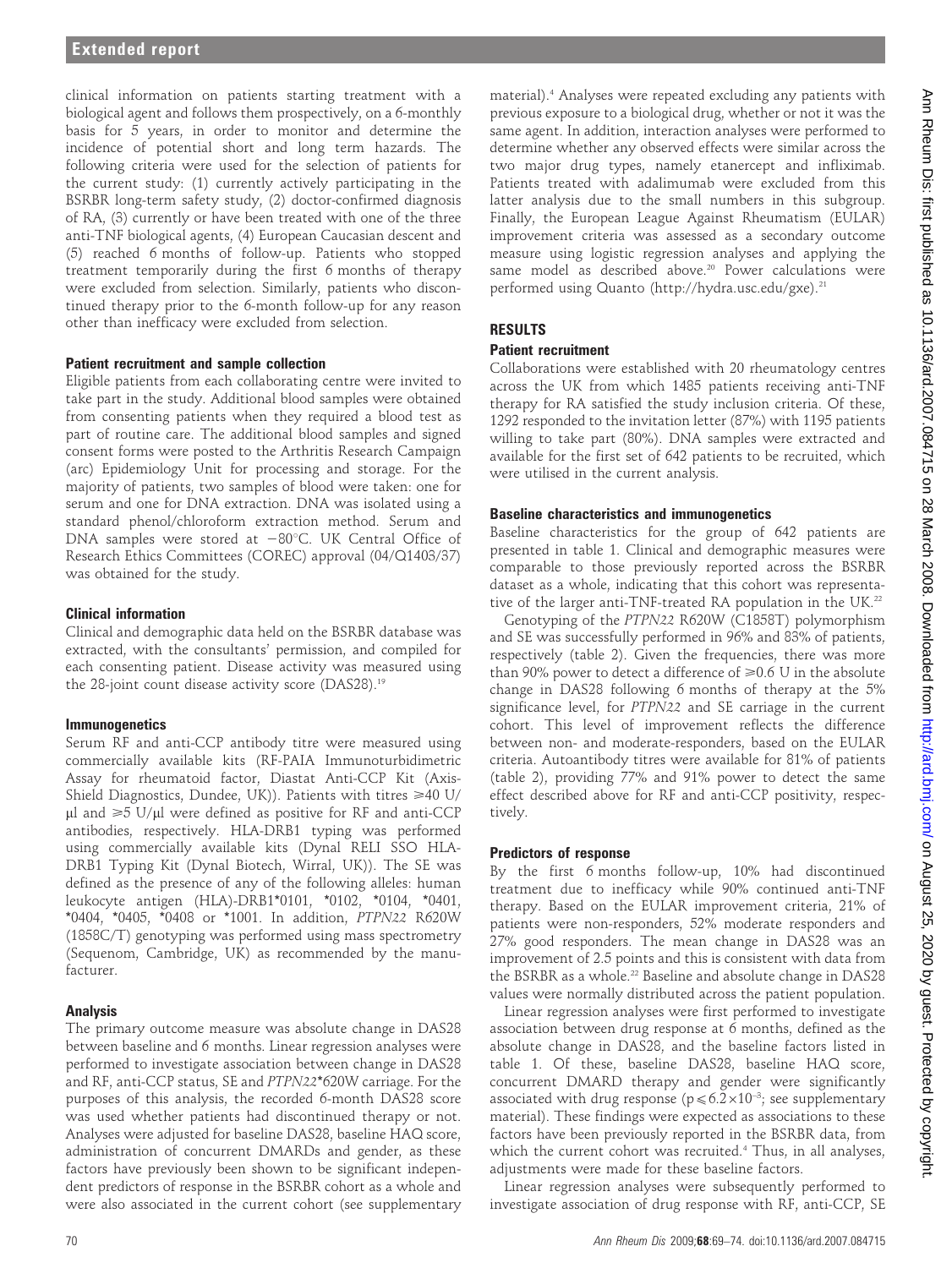| <b>Baseline characteristics</b> | <b>Etanercept</b> | <b>Infliximab</b> | <b>Adalimumab</b> | <b>Combined</b> |
|---------------------------------|-------------------|-------------------|-------------------|-----------------|
| Number of cases                 | 278 (43)          | 296 (46)          | 68 (11)           | 642             |
| Age, years*                     | 57 (11)           | 58 (11)           | 59 (12)           | 57 (11)         |
| No. female                      | 223 (80)          | 228 (77)          | 51 (75)           | 502 (78)        |
| Current smokers                 | 56 (20)           | 51 (17)           | 6(9)              | 113 (18)        |
| Ever smoked                     | 163 (59)          | 168 (57)          | 35(51)            | 366 (57)        |
| Disease duration, years*        | 13(9)             | 15(10)            | 13(10)            | 14(10)          |
| DAS28*                          | 6.7(1)            | 6.7(1)            | 6.5(1)            | 6.7(1)          |
| HAQ*                            | 2(0.6)            | 2(0.6)            | 2(0.5)            | 2(0.6)          |
| Concurrent DMARD(s)             | 152 (55)          | 277 (94)          | 38 (56)           | 467 (73)        |
| Concurrent steroids             | 105 (38)          | 135 (46)          | 24 (35)           | 264 (41)        |
| Previous biological             | 21(8)             | 10(3)             | 3(4)              | 34(5)           |

'alues are mean (SD). All other values are n (%).

DAS28, 28-joint disease activity score; DMARD, disease-modifying antirheumatic drug; HAQ, Health Assessment Questionnaire.

and PTPN22\*620W status (table 3). Compared to patients negative for RF, patients positive for RF demonstrated significantly less improvement in their DAS28 values following anti-TNF therapy (coefficient  $-0.48$ , 95% CI  $-0.87$  to  $-0.08$ , p = 0.018) (table 3). Similarly, patients positive for anti-CCP antibodies demonstrated significantly less improvement in DAS28 compared to anti-CCP negative subjects (coefficient  $-0.39$ , 95% CI  $-0.71$  to  $-0.07$ , p = 0.017) (table 3). Repeating the analysis after exclusion of patients with a previous exposure to a biological agent did not alter these conclusions (table 3). By contrast, the difference in anti-TNF treatment response between patients that were autoantibody positive and negative was not statistically significantly different when assessed using logistic regression analyses with the EULAR response criteria as the outcome measure, although a trend was observed (see supplementary material). This highlights the greater power of continuous compared to categorical data for such analyses. No association was demonstrated between drug response and either SE or  $PTPN22*620W$  carriage, under any model tested (p $>0.05$ ) (table 3 and supplementary material).

The effects of RF and anti-CCP antibodies were investigated further by performing multivariate linear regression combining both antibodies, together with previously known predictors (baseline HAQ, concurrent DMARD therapy and gender). Being positive for RF and anti-CCP did not better predict response to anti-TNF therapy (RF only:  $R^2 = 0.17$ , anti-CCP only:  $R^2 = 0.17$ , RF plus anti-CCP:  $R^2 = 0.17$ ). Furthermore, there was no interaction between these two factors and their association with drug response (RF\*anti-CCP:  $R^2 = 0.18$ ,  $p = 0.16$ ). However, as the majority of patients were positive for both antibodies, these analyses may be underpowered.

Finally, in order to investigate whether the predictive effects of RF and anti-CCP antibodies were equal for etanercept and infliximab response, linear regression was performed including the interaction between drug type and autoantibody status. These analyses suggested that, although the effects of RF and anti-CCP antibodies appeared restricted to patients treated with

infliximab, the effects were not statistically significantly different between the two major drug types (table 4).

#### **DISCUSSION**

The introduction of anti-TNF biological agents has transformed the management of RA. However, a substantial proportion of treated patients still demonstrate partial or no response to these therapies. Previous studies have suggested that the effect of clinical factors alone in predicting response is relatively modest.2–4 Hence, in the current study, we have focused on genetic and serological markers. In keeping with previous reports, we have shown that the presence of RF and anti-CCP antibodies is associated with a significantly reduced improvement in the DAS28 score following 6 months of anti-TNF therapy. No associations were demonstrated between drug response and carriage of risk alleles for either of the other two well established RA susceptibility factors, SE or PTPN22.

There are a number of methodological limitations to the study, which require discussion. Firstly, although the current study design may inform predictions of how patients receiving anti-TNF therapies will respond to those treatments, the lack of a control group of patients with RA that were not anti-TNF treated means that the study cannot inform the debate about whether a patient will respond better to therapy with an anti-TNF rather than a DMARD treatment.

Secondly, response measures were assessed at 6 rather than 3 months, when clinical decisions regarding the continuation of therapy are usually made. Consequently,  $\sim$ 10% of patients had discontinued therapy due to inefficacy prior to the 6-month follow-up and some will have commenced alternative treatment to which they may have responded. Hence, the DAS28 at 6 months may not be a true reflection of the DAS28 when the drug was discontinued. However, this subgroup of patients generally remained non-responders at 6 months despite possibly receiving alternative drugs (mean DAS28 improvement at 6 months: 0.8 compared to 2.7 across the remainder of the cohort). As the study aims to identify predictors of response by

Table 2 Rheumatoid factor (RF), anti-cyclic citrullinated peptide (CCP), shared epitope (SE) and PTPN22 status

|                   | <b>Etanercept</b> | Infliximab   | Adalimumab | <b>Combined</b> |  |
|-------------------|-------------------|--------------|------------|-----------------|--|
| RF positive       | 219/241 (91)      | 189/218 (87) | 54/62 (87) | 462/521 (89)    |  |
| Anti-CCP positive | 206/241 (86)      | 177/218 (81) | 42/62(68)  | 425/521 (82)    |  |
| SE carriage       | 184/225 (82)      | 208/261 (80) | 40/49 (82) | 432/535 (81)    |  |
| PTPN22 carriage   | 78/268 (29)       | 93/287 (33)  | 17/64 (27) | 188/619 (30)    |  |
|                   |                   |              |            |                 |  |

Values are n of positive/total available (% positive).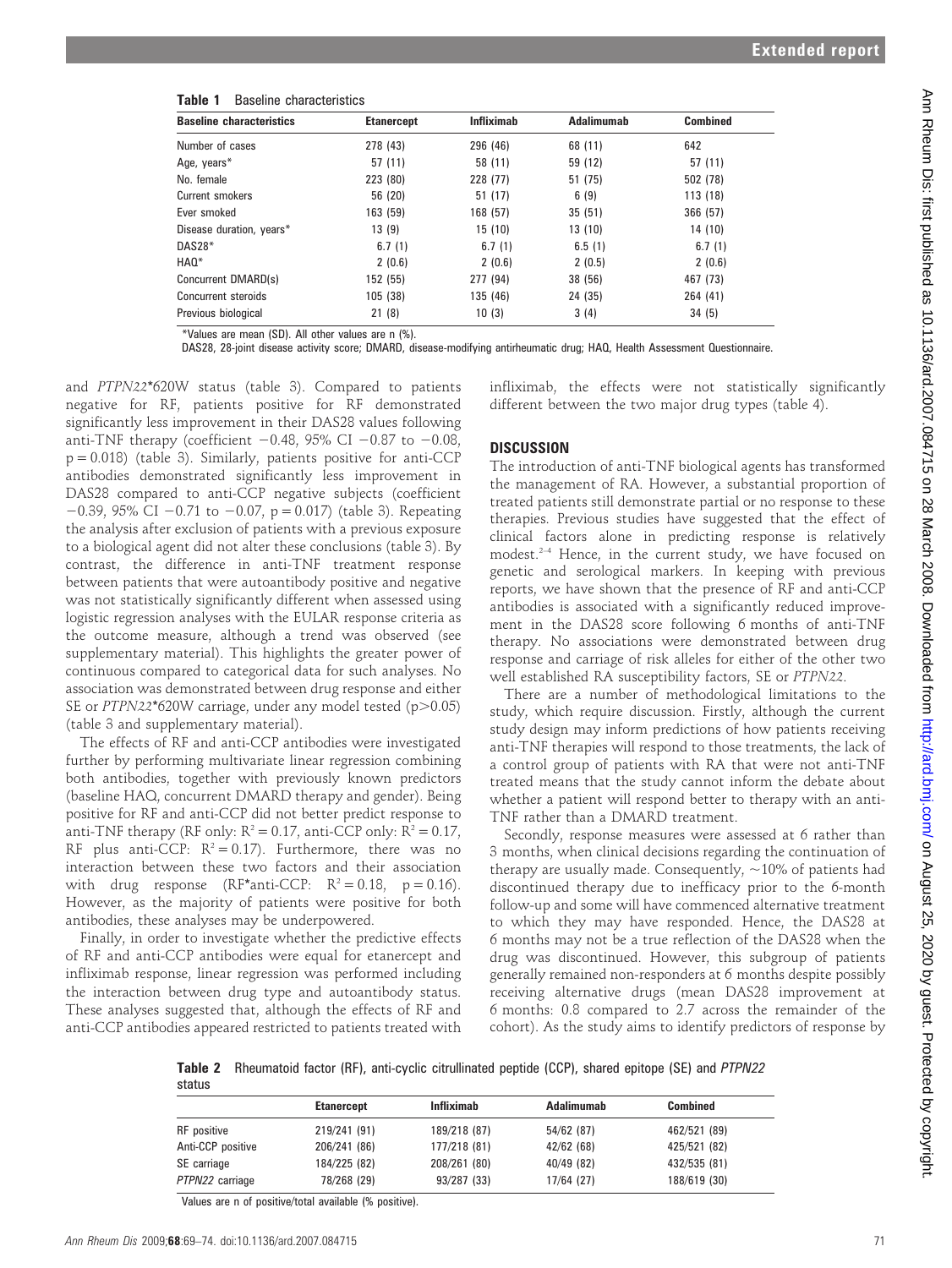|  |  |  |  |  | Table 3 Linear regression for rheumatoid factor (RF), anti-cyclic citrullinated peptide (CCP), shared epitope (SE) and PTPN22 |  |  |  |
|--|--|--|--|--|-------------------------------------------------------------------------------------------------------------------------------|--|--|--|
|--|--|--|--|--|-------------------------------------------------------------------------------------------------------------------------------|--|--|--|

|                   |           | Mean DAS28* (SD) |             | Linear regression, coefficient (95% CI) p value |                                   |  |
|-------------------|-----------|------------------|-------------|-------------------------------------------------|-----------------------------------|--|
| <b>Predictor</b>  | $n^*$ (%) | <b>Base</b>      | Improvement | Adjusted 1 <sup>+</sup>                         | <b>Adjusted 2:</b>                |  |
| RF negative       | 59 (11)   | 6.72(1)          | 3.03(1.7)   | Ref                                             | Ref                               |  |
| RF positive       | 462 (89)  | 6.59(1)          | 2.43(1.5)   | $-0.48$ (-0.87 to -0.08) p = 0.02               | $-0.48$ (-0.89 to -0.07) p = 0.02 |  |
| Anti-CCP negatve  | 96 (18)   | 6.61(1)          | 2.90(1.6)   | Ref                                             | Ref                               |  |
| Anti-CCP positive | 425 (82)  | 6.61(1)          | 2.40(1.5)   | $-0.39$ (-0.71 to -0.07) p = 0.02               | $-0.39$ (-0.72 to -0.06) p = 0.02 |  |
| SE negative       | 103 (19)  | 6.65(1)          | 2.38(1.5)   | Ref                                             | Ref                               |  |
| SE positive       | 432 (81)  | 6.71(1)          | 2.49(1.5)   | 0.07 ( $-0.25$ to 0.39) p = 0.68                | $0.06$ (-0.26 to 0.39) p = 0.70   |  |
| PTPN22 negative   | 431 (70)  | 6.67(1)          | 2.51(1.6)   | Ref                                             | Ref                               |  |
| PTPN22 positive   | 188 (30)  | 6.72(1)          | 2.48(1.4)   | $-0.11$ (-0.36 to 0.15) p = 0.41                | $-0.13$ (-0.39 to 0.13) p = 0.34  |  |

\*Figures represent those across the complete subgroup of 642 patients. {Initial analyses were performed across the entire cohort, adjusting for baseline DAS28, HAQ, concurrent DMARD therapy and gender. {Subsequent analyses excluded patients with previous exposure to a biological agent.

DAS28, 28-joint Disease Activity Score; DMARD, disease-modifying antirheumatic drug; HAQ, Health Assessment Questionnaire; Ref, reference group.

6 months rather than predictors of response only in those who remain on treatment, these patients were included in the analysis although we recognise that this may have resulted in underestimations of observed effects.

Thirdly, as one of the requirements for prescribing anti-TNF agents in the UK includes failure of at least two previous DMARDs, the patients recruited have severe, long-standing RA with a mean duration of 14 years. As discussed by Hyrich et al, patients with more severe disease as a result of irreversible joint damage may be less likely to respond to treatment.<sup>4</sup> In order to account for this, analyses were repeated adjusting for disease duration, but this did not change the overall conclusions (see supplementary material).

Lastly, the serology was measured cross-sectionally at the time of sample collection, which may have been some time after commencement of treatment. Previous studies have shown that, although titres are affected by treatment, status generally is not.6 23 Based on records held on the BSRBR, antibody status changed from positive to negative during anti-TNF treatment in less than 3% of patients included in the current analyses. Hence, in all the analyses, autoantibody status rather than titre has been used. It should also be noted that the proportion of patients that were RF positive in the current study is higher than that reported previously for the BSRBR cohort as a whole (89% vs 72%, respectively).4 This is most likely to be due to differences in data collection methods: the BSRBR study relies on information being provided by the contributing doctors whereas, for the purposes of the current study, RF was remeasured in all patients for whom a serum sample was available.

Conversely, our study has several advantages over previous investigations. Importantly, the use of the BSRBR to identify suitable patients has meant that the subgroup studied is comparable to the BSRBR in its entirety. As, until relatively recently, almost all patients receiving an anti-TNF drug in the UK for RA were included on this register, the cohort studied is likely to reflect the characteristics of patients treated with anti-TNF as a whole, at least in the UK. Furthermore, a wealth of clinical and demographic data had already been collected, creating a well characterised cohort. In addition, this is a large cohort, allowing robust inferences to be drawn. Finally, the use of the DAS28 measure rather than the EULAR response criteria enhances the power of the study to detect association with genetic predictors of response in patients with RA treated with anti-TNF.

As no correction for multiple testing was applied in the current analyses, these results will require validation in similarsized cohorts. Nonetheless, the findings support those of smaller studies in which similar trends between drug response and baseline RF and anti-CCP antibody titres have been demonstrated.<sup>236</sup> As discussed by Mewar et al, RF and anti-CCP antibodies are independent markers of disease severity for RA.24 Thus the present findings could be interpreted as showing that those patients with the most severe disease are least likely to respond to these therapies. Indeed, there is some evidence to support this hypothesis, as HAQ score, a measure of disability, was also significantly associated with response. However, RF and anti-CCP antibody status remained significant predictors of response even after accounting for markers of severity such as HAQ and disease duration.

|  |  |  |  |  |  |  | Table 4 Linear regression of rheumatoid factor (RF) and anti-cyclic citrullinated peptide (CCP), stratifying for anti-tumour necrosis factor (TNF) agents |  |
|--|--|--|--|--|--|--|-----------------------------------------------------------------------------------------------------------------------------------------------------------|--|
|--|--|--|--|--|--|--|-----------------------------------------------------------------------------------------------------------------------------------------------------------|--|

|                    |           | Mean DAS28* (SD) |             | Linear regression coefficient (95% CI) p value |                                 |  |
|--------------------|-----------|------------------|-------------|------------------------------------------------|---------------------------------|--|
| <b>Predictor</b>   | $n^*$ (%) | <b>Base</b>      | Improvement | Adjusted <sup>+</sup>                          | Difference between drugs        |  |
| Etanercept:        |           |                  |             |                                                | Ref                             |  |
| RF negative        | 22(9)     | 6.63(1)          | 2.69(1.8)   | Ref                                            |                                 |  |
| <b>RF</b> positive | 219(91)   | 6.63(1)          | 2.43(1.5)   | $-0.25$ (-0.89 to 0.39) p = 0.44               |                                 |  |
| Infliximab:        |           |                  |             |                                                | $-0.58$ (-1.4 to 0.03) p = 0.18 |  |
| RF negative        | 29 (13)   | 6.79(1)          | 3.34(1.6)   | Ref                                            |                                 |  |
| <b>RF</b> positive | 189 (87)  | 6.60(1)          | 2.34(1.6)   | $-0.83$ (-1.40 to -0.27) p = 0.004             |                                 |  |
| Etanercept:        |           |                  |             |                                                | Ref                             |  |
| Anti-CCP negative  | 35(15)    | 6.62(1)          | 2.72(1.4)   | Ref                                            |                                 |  |
| Anti-CCP positive  | 206 (85)  | 6.64(1)          | 2.40(1.5)   | $-0.26$ (-0.77 to 0.26) p = 0.33               |                                 |  |
| Infliximab:        |           |                  |             |                                                | $-0.41$ (-1.1 to 0.3) p = 0.26  |  |
| Anti-CCP negative  | 41 (19)   | 6.62(1)          | 3.07(1.7)   | Ref                                            |                                 |  |
| Anti-CCP positive  | 177 (81)  | 6.63(1)          | 2.33(1.6)   | $-0.67$ (-1.16 to -0.18) p = 0.007             |                                 |  |

\*Figures represent those across the complete subgroup of 642 patients. {Analyses adjusted for baseline DAS28, HAQ, concurrent DMARD therapy and gender. DAS28, 28-joint Disease Activity Score; DMARD, disease-modifying antirheumatic drug; HAQ, Health Assessment Questionnaire; Ref, reference group.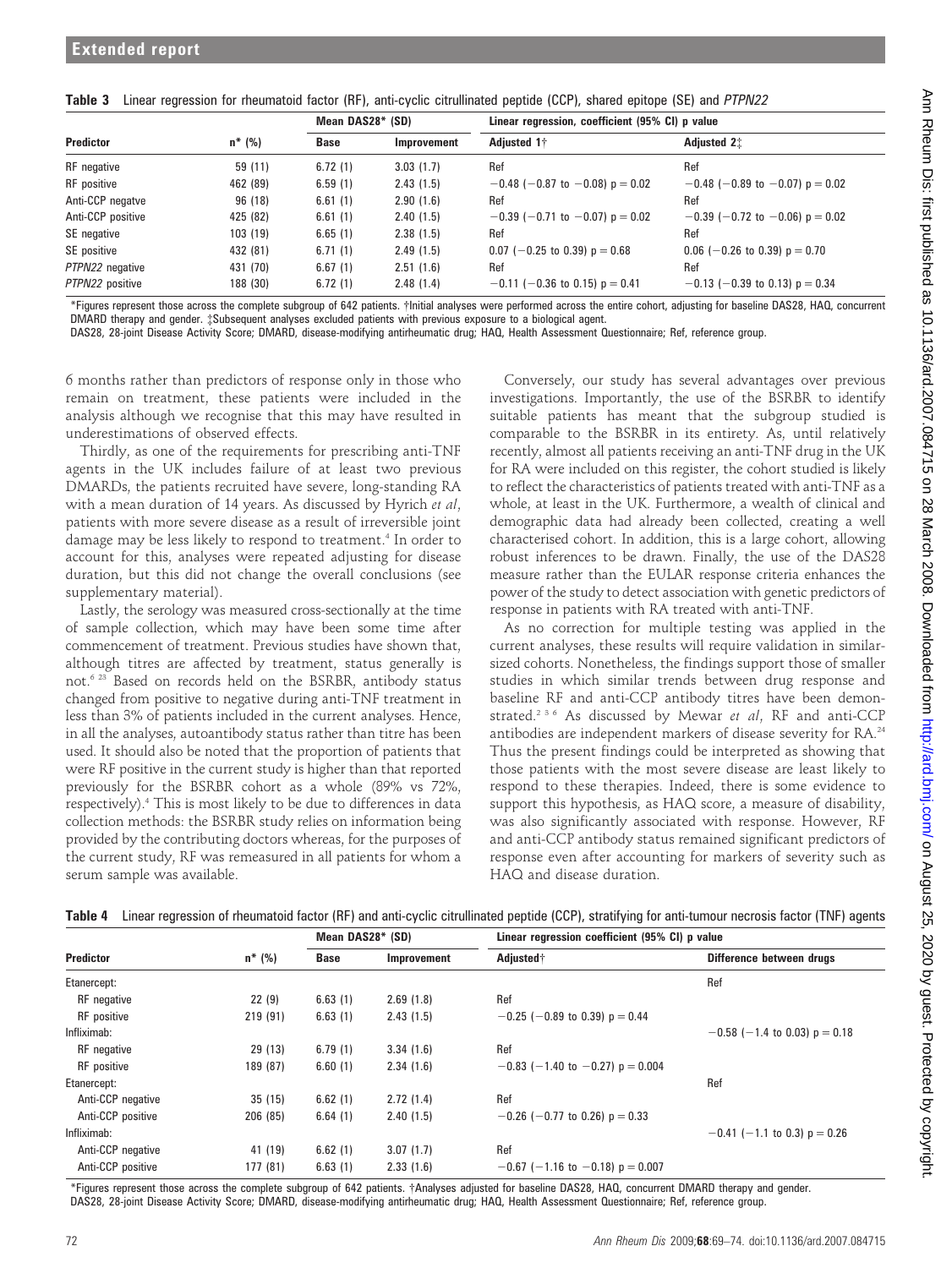It is salient to note that combining information on clinical markers of anti-TNF treatment response previously identified, (concurrent DMARD therapy, baseline HAQ and gender)<sup>2-4</sup> with RF and anti-CCP antibody status data still only accounts for a small proportion of the variance in drug response  $(R^2 = 17\%)$  and would not be useful in the clinical setting. We hypothesise that, in addition to these clinical and serological factors, genetic factors will play a role and the challenge now is to identify these. No association was observed between treatment response and carriage of the RA susceptibility allele of the PTPN22 gene and, in keeping with most previous studies, no association of treatment response was observed with SE carriage, a well established RA severity and susceptibility locus. Several novel RA susceptibility loci have recently been reported (eg, OLIG3/TNFAIP3, TRAF1/C5 and STAT4), which may also warrant investigation.25–28 However, genes contributing to disease susceptibility may be different to those that determine response to treatment.

In summary, the presence of RF or anti-CCP antibodies was associated with a reduced response to anti-TNF drugs in patients with RA treated with anti-TNF. However, the presence of these antibodies only accounts for a small proportion of the variance in treatment response. It is likely that genetic factors will contribute to determining the response to treatment with these agents but do not include the well established RA susceptibility loci, SE or PTPN22.

Acknowledgements: We would like to thank Hannah Donovan, Paul Gilbert and Catriona McWhirter for performing DNA extractions and HLA typing, Sarah Netherwood and Suzanne Pilkington for performing the serological tests and Mark Lay for help with the databases. We thank the Arthritis Research Campaign for their support.

#### **REFERENCES**

- 1. Bain B, Brazil M. Adalimumab. Nat Rev Drug Discov 2003;2:693-4.
- 2. Bobbio-Pallavicini F, Caporali R, Alpini C, Avalle S, Epis O, Klersy C, et al. High IgA rheumatoid factor levels are associated with poor clinical response to tumour necrosis factor  $\alpha$  inhibitors in rheumatoid arthritis. Ann Rheum Dis 2007;66:302–7.
- **Braun-Moscovici Y, Markovits D, Zinder O, Schapira D, Rozin A, Ehrenburg M, et al.** Anti-cyclic citrullinated protein antibodies as a predictor of response to anti-tumor necrosis factor- $\alpha$  therapy in patients with rheumatoid arthritis. J Rheumatol 2006;33:497–500.
- 4. **Hyrich KL,** Watson KD, Silman AJ, Symmons DP. Predictors of response to anti- $TNF-\alpha$  therapy among patients with rheumatoid arthritis: results from the British Society for Rheumatology Biologics Register. Rheumatology (Oxford) 2006;45:1558–65.
- Morozzi G, Fabbroni M, Bellisai F, Cucini S, Simpatico A, Galeazzi M. Low serum level of COMP, a cartilage turnover marker, predicts rapid and high ACR70 response to adalimumab therapy in rheumatoid arthritis. Clin Rheumatol 2007;26:1335–8.
- Alessandri C, Bombardieri M, Papa N, Cinquini M, Magrini L, Tincani A, et al. Decrease of anti-cyclic citrullinated peptide antibodies and rheumatoid factor following anti-TNF $\alpha$  therapy (infliximab) in rheumatoid arthritis is associated with clinical improvement. Ann Rheum Dis 2004;63:1218-21.
- 7. Mugnier B, Balandraud N, Darque A, Roudier C, Roudier J, Reviron D. Polymorphism at position  $-308$  of the tumor necrosis factor  $\alpha$  gene influences outcome of infliximab therapy in rheumatoid arthritis. Arthritis Rheum 2003;48:1849-52.
- 8. Balog A, Klausz G, Gal J, Molnar T, Nagy F, Ocsovszky I, et al. Investigation of the prognostic value of TNF-a gene polymorphism among patients treated with  $\frac{1}{2}$  infliximab, and the effects of infliximab therapy on TNF- $\alpha$  production and apoptosis. Pathobiology 2004;71:274–80.
- 9. **Fonseca JE,** Carvalho T, Cruz M, Nero P, Sobral M, Mourao AF, et al. Polymorphism at position  $-308$  of the tumour necrosis factor  $\alpha$  gene and rheumatoid arthritis pharmacogenetics. Ann Rheum Dis 2005;64:793–4.
- 10. Seitz M, Wirthmuller U, Moller B, Villiger PM. The -308 tumour necrosis factor- $\alpha$  gene polymorphism predicts therapeutic response to TNF $\alpha$ -blockers in rheumatoid arthritis and spondyloarthritis patients. Rheumatology (Oxford) 2007;46:93–6.
- 11. Marotte H, Pallot-Prades B, Grange L, Tebib J, Gaudin P, Alexandre C, et al. The shared epitope is a marker of severity associated with selection for, but not with response to, infliximab in a large rheumatoid arthritis population. Ann Rheum Dis 2006;65:342–7.
- 12. Criswell LA, Lum RF, Turner KN, Woehl B, Zhu Y, Wang J, et al. The influence of genetic variation in the HLA-DRB1 and LTA-TNF regions on the response to treatment of early rheumatoid arthritis with methotrexate or etanercept. Arthritis Rheum 2004;50:2750–6.
- 13. Padyukov L, Lampa J, Heimburger M, Ernestam S, Cederholm T, Lundkvist I, et al. Genetic markers for the efficacy of tumour necrosis factor blocking therapy in rheumatoid arthritis. Ann Rheum Dis 2003;62:526–9.
- 14. Schotte H, Schluter B, Drynda S, Willeke P, Tidow N, Assmann G, et al. Interleukin 10 promoter microsatellite polymorphisms are associated with response to long term treatment with etanercept in patients with rheumatoid arthritis. Ann Rheum Dis 2005;64:575–81.
- 15. Kastbom A, Bratt J, Ernestam S, Lampa J, Padyukov L, Soderkvist P, et al. Fc $\gamma$ receptor type IIIA genotype and response to tumor necrosis factor  $\alpha$ -blocking agents in patients with rheumatoid arthritis. Arthritis Rheum 2007;56:448–52.
- 16. **Tutuncu Z,** Kavanaugh A, Zvaifler N, Corr M, Deutsch R, Boyle D. Fc $\gamma$  receptor type IIIA polymorphisms influence treatment outcomes in patients with inflammatory arthritis treated with tumor necrosis factor  $\alpha$ -blocking agents. Arthritis Rheum 2005;52:2693–6.
- 17. Martinez A, Salido M, Bonilla G, Pascual-Salcedo D, Fernandez-Arquero M, de Miguel S, et al. Association of the major histocompatibility complex with response to infliximab therapy in rheumatoid arthritis patients. Arthritis Rheum 2004;50:1077–82.
- 18. **Silman A,** Symmons D, Scott DG, Griffiths I. British Society for Rheumatology Biologics Register. Ann Rheum Dis 2003;62(Suppl 2):ii28-9.
- 19. Prevoo ML, van't Hof MA, Kuper HH, van Leeuwen MA, van de Putte LB, van Riel PL. Modified disease activity scores that include twenty-eight-joint counts. Development and validation in a prospective longitudinal study of patients with rheumatoid arthritis. Arthritis Rheum 1995;38:44–8.
- 20. van Gestel AM, Haagsma CJ, van Riel PL, Validation of rheumatoid arthritis improvement criteria that include simplified joint counts. Arthritis Rheum 1998;41:1845–50.
- 21. **Gauderman WJ.** Sample size requirements for matched case-control studies of gene-environment interaction. Stat Med 2002;21:35–50.
- 22. **Hyrich K,** Symmons D, Watson K, Silman A. Baseline comorbidity levels in biologic and standard DMARD treated patients with rheumatoid arthritis: results from a national patient register. Ann Rheum Dis 2006;65:895–8.
- Atzeni F, Sarzi-Puttini P, Dell'Acqua D, de Portu S, Cecchini G, Cruini C, et al. Adalimumab clinical efficacy is associated with rheumatoid factor and anti-cyclic citrullinated peptide antibody titer reduction: a one-year prospective study. Arthritis Res Ther 2006;8:R3.
- 24. Mewar D, Coote A, Moore DJ, Marinou I, Keyworth J, Dickson MC, et al. Independent associations of anti-cyclic citrullinated peptide antibodies and rheumatoid factor with radiographic severity of rheumatoid arthritis. Arthritis Res Ther 2006;8:R128.
- 25. Thomson W, Barton A, Ke X, Eyre S, Hinks A, Bowes J, et al. Rheumatoid arthritis association at 6q23. Nat Genet 2007;39:1431–3.
- 26. Kurreeman FA, Padyukov L, Marques RB, Schrodi SJ, Seddighzadeh M, Stoeken-Rijsbergen G, et al. A candidate gene approach identifies the TRAF1/C5 region as a risk factor for rheumatoid arthritis. PLoS Med 2007;4:e278.
- 27. Plenge RM, Seielstad M, Padyukov L, Lee AT, Remmers EF, Ding B, et al. TRAF1-C5 as a risk locus for rheumatoid arthritis--a genomewide study. N Engl J Med 2007;357:1199–209.
- 28. Remmers EF, Plenge RM, Lee AT, Graham RR, Hom G, Behrens TW, et al. STAT4 and the risk of rheumatoid arthritis and systemic lupus erythematosus. N Engl J Med 2007;357:977–86.

### APPENDIX

#### Members of the Biologics in Rheumatoid Arthritis Genetics and Genomics Study Syndicate (BRAGGSS)

Cambridge University Hospitals NHS Foundation Trust (Dr A J Crisp, Professor J S H Gaston, Dr F C Hall, Dr B L Hazleman, Dr J R Jenner, Dr A Ostor, Dr B Silverman, Dr C Speed).

County Durham and Darlington Acute Hospitals NHS Trust (Dr D. Armstrong, DrAJ Chuck, Dr. S. Hailwood).

Derby Hospitals NHS Foundation Trust (Dr L J Badcock, Dr C M Deighton, Dr S C O'Reilly, Dr M R Regan, Dr Snaith, Dr G D Summers, Dr R A Williams).

Doncaster And Bassetlaw Hospitals NHS Foundation Trust (Dr J R Lambert, Dr R Stevens, Dr C Wilkinson).

Gateshead Health NHS Trust (Dr J Hamilton, Dr C R Heycock, Dr C A Kelly, Dr V Saravanan).

Hereford Hospitals NHS Trust (Dr D H Rees, Dr R B Williams).

Mid Staffordshire General Hospitals NHS Trust (Dr S V Chalam, Dr D Mulherin, Dr T Price, Dr T Sheeran).

Morecambe Bay Hospitals NHS Trust (Dr M Bukhari, Dr W N Dodds, Dr J P Halsey). Norfolk and Norwich University Hospital NHS Trust (Dr K Gaffney, Professor A J Macgregor, Dr T Marshall, Dr P Merry, Professor D G I Scott).

Pennine Acute Hospitals NHS Trust (Dr B Harrison, Dr M Pattrick, Dr H N Snowden). Peterborough and Stamford Hospitals NHS Foundation Trust (Dr N J Sheehan, Dr N E Williams).

Portsmouth Hospitals NHS Trust (Dr R G Hull, Dr J M Ledingham, Dr F Mccrae, Dr M R Shaban, Dr A L Thomas).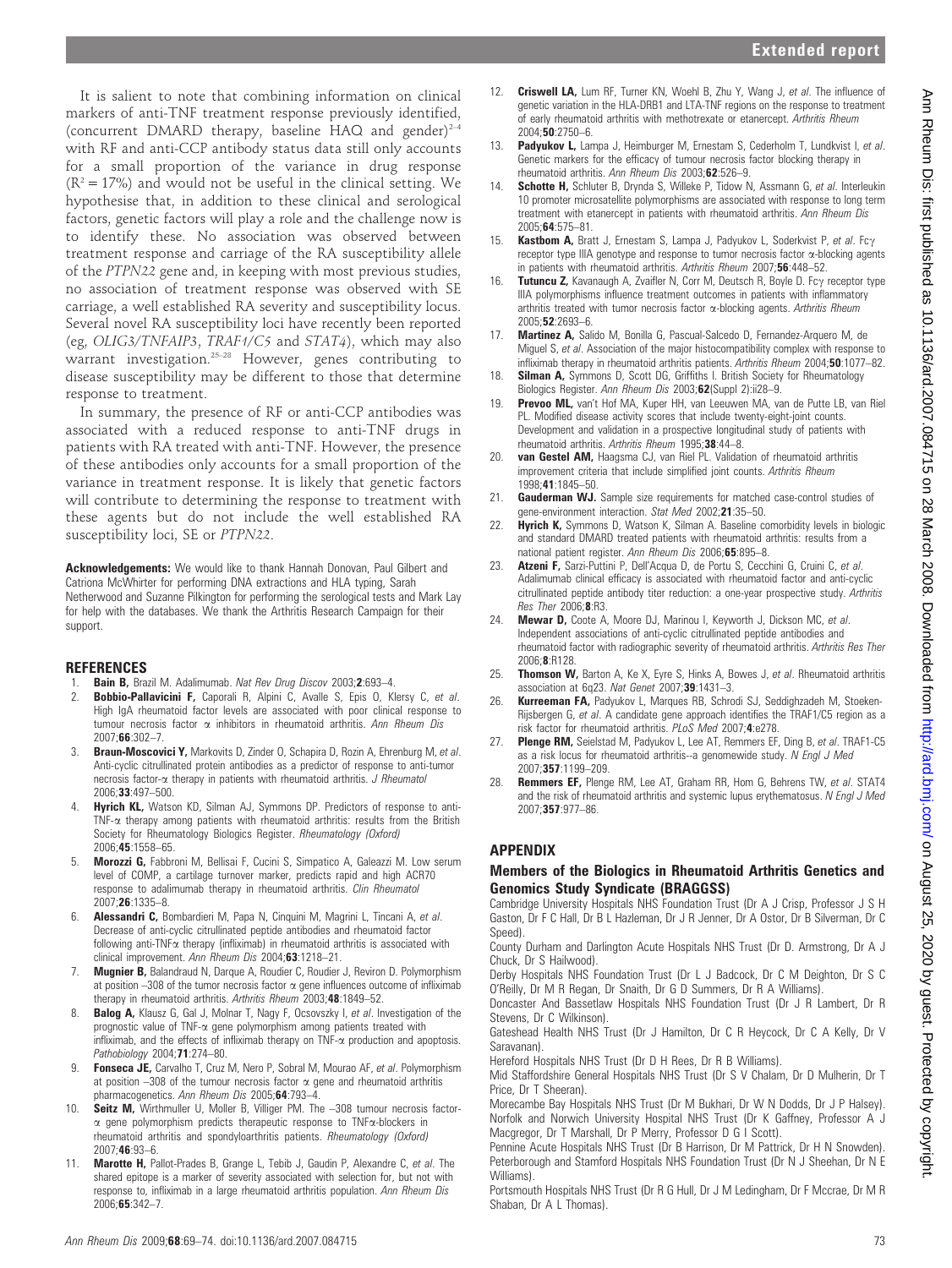Sandwell and West Birmingham Hospitals NHS Trust (Prof C D Buckley, Dr D C Carruthers, Dr R Elamanchi, Dr P C Gordon, Dr K A Grindulis, Dr F Khattak, Dr K Raza, Dr D.Situnayake).

Sheffield Teaching Hospitals NHS Trust (Dr M Akil, Dr R Amos, Dr D E Bax, Dr S Till, Dr G Wilson, Dr J Winfield).

South Tees Hospitals NHS Trust (Dr F Clarke, Dr J N Fordham, Dr M J Plant, Dr Tuck). St Helens and Knowsley Hospitals NHS Trust (Dr V E Abernethy, Dr J K Dawson, Dr M Lynch).

The Leeds Teaching Hospitals NHS Trust (Dr S Bingham, Professor P Emery, Dr A Morgan).

The Newcastle upon Tyne Hospitals NHS Trust (Dr F Birrell, Mr P Crook, Dr H E Foster, Dr B Griffiths, Dr I D Griffiths, Dr M L Grove, Professor J D Isaacs, DR L Kay, Dr A Myers, Dr P N Platt, Dr D J Walker).

University Hospital Birmingham NHS Foundation Trust (Dr Bowman, Dr P Jobanputra, Dr R W Jubb, Dr E C Rankin).

University Hospital of North Staffordshire NHS Trust (Dr E H Carpenter, Dr P T Dawes, Dr A Hassell, Professor E M Hay, Dr S Kamath, Dr J Packham, Dr M F Shadforth). Whipps Cross University Hospital NHS Trust (Dr S P Donnelly, Dr D Doyle, Dr A Hakim, Dr J G Lanham).

## Access the latest content chosen by our Editors

BMJ Journals editors select an article from each issue to be made free online immediately on publication. Other material is free after 12 months to non-subscribers. Access the Editor's Choice from the home page—or expand your horizons and see what the other BMJ Journals editors have chosen by following the links on any BMJ Journal home page.